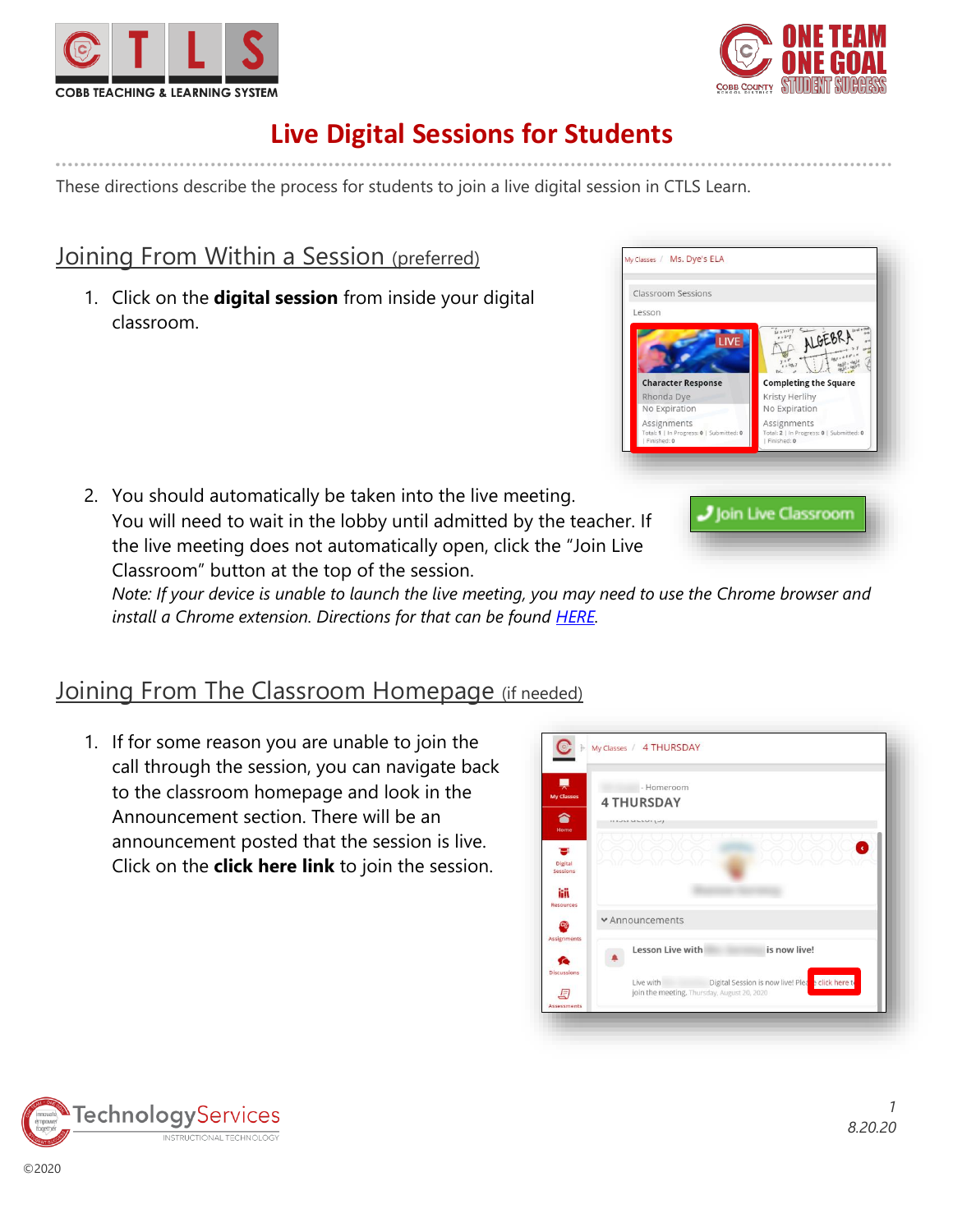



# **Live Digital Sessions for Students**

### Launch Zoom App

1. Once you join the meeting you will be prompted to choose some settings. If you see the pop-up pictured here, select **Open Zoom Meetings**.